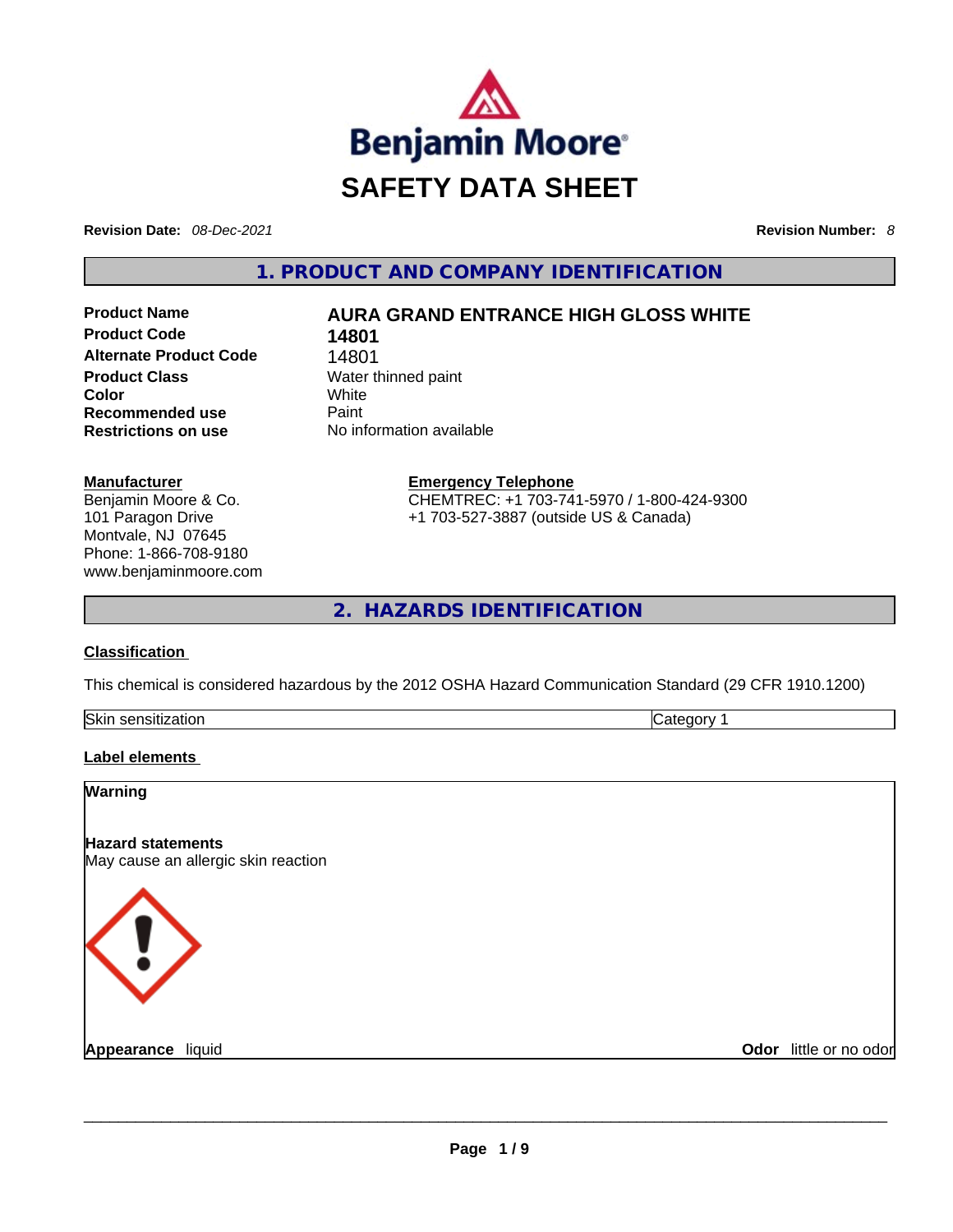## **Precautionary Statements - Prevention**

Avoid breathing dust/fume/gas/mist/vapors/spray Contaminated work clothing should not be allowed out of the workplace Wear protective gloves

## **Skin**

IF ON SKIN: Wash with plenty of soap and water If skin irritation or rash occurs: Get medical advice/attention Wash contaminated clothing before reuse

## **Precautionary Statements - Disposal**

Dispose of contents/container to an approved waste disposal plant

## **Hazards not otherwise classified (HNOC)**

Not applicable

## **Other information**

No information available

**WARNING:** This product contains isothiazolinone compounds at levels of <0.1%. These substances are biocides commonly found in most paints and a variety of personal care products as a preservative. Certain individuals may be sensitive or allergic to these substances, even at low levels.

## **3. COMPOSITION INFORMATION ON COMPONENTS**

| <b>Chemical name</b>                                          | ົAS No.    | Weight-%           |
|---------------------------------------------------------------|------------|--------------------|
| $- \cdot$ .<br>ı dioxide<br>itanium                           | .3463-67-7 | $\sim$<br>20<br>نت |
| $\rightarrow$<br>7-diol,<br>'etramethvl-5-decvne-4<br>u.<br>. | 126-86-3   | v.J                |

|                                                  | 4. FIRST AID MEASURES                                                                                                                                                                                                               |
|--------------------------------------------------|-------------------------------------------------------------------------------------------------------------------------------------------------------------------------------------------------------------------------------------|
| <b>General Advice</b>                            | No hazards which require special first aid measures.                                                                                                                                                                                |
| <b>Eye Contact</b>                               | Rinse thoroughly with plenty of water for at least 15 minutes and consult a<br>physician.                                                                                                                                           |
| <b>Skin Contact</b>                              | Wash off immediately with soap and plenty of water while removing all<br>contaminated clothes and shoes. If skin irritation persists, call a physician. Wash<br>clothing before reuse. Destroy contaminated articles such as shoes. |
| <b>Inhalation</b>                                | Move to fresh air. If symptoms persist, call a physician.                                                                                                                                                                           |
| Ingestion                                        | Clean mouth with water and afterwards drink plenty of water. Consult a physician<br>if necessary.                                                                                                                                   |
| <b>Most Important</b><br><b>Symptoms/Effects</b> | May cause allergic skin reaction.                                                                                                                                                                                                   |
| <b>Notes To Physician</b>                        | Treat symptomatically.                                                                                                                                                                                                              |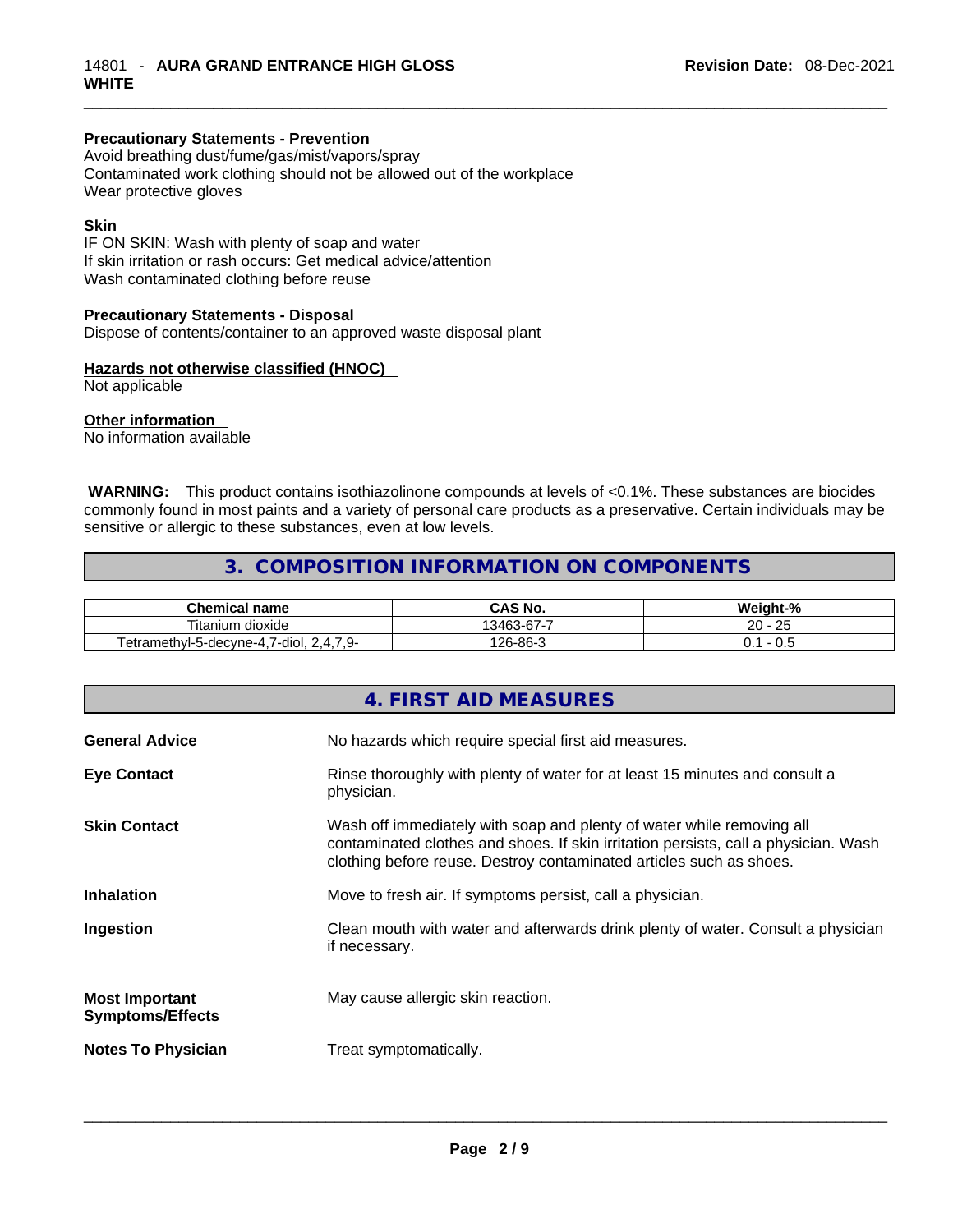# **5. FIRE-FIGHTING MEASURES**

| <b>Suitable Extinguishing Media</b>                                              | Use extinguishing measures that are appropriate to local<br>circumstances and the surrounding environment.                                   |  |
|----------------------------------------------------------------------------------|----------------------------------------------------------------------------------------------------------------------------------------------|--|
| Protective equipment and precautions for firefighters                            | As in any fire, wear self-contained breathing apparatus<br>pressure-demand, MSHA/NIOSH (approved or equivalent)<br>and full protective gear. |  |
| <b>Specific Hazards Arising From The Chemical</b>                                | Closed containers may rupture if exposed to fire or<br>extreme heat.<br>No.                                                                  |  |
| Sensitivity to mechanical impact                                                 |                                                                                                                                              |  |
| <b>Sensitivity to static discharge</b>                                           | No.                                                                                                                                          |  |
| <b>Flash Point Data</b><br>Flash point (°F)<br>Flash Point (°C)<br><b>Method</b> | Not applicable<br>Not applicable<br>Not applicable                                                                                           |  |
| <b>Flammability Limits In Air</b>                                                |                                                                                                                                              |  |
| Lower flammability limit:<br><b>Upper flammability limit:</b>                    | Not applicable<br>Not applicable                                                                                                             |  |
| Flammability: 0<br><b>NFPA</b><br>Health: 1                                      | <b>Instability: 0</b><br><b>Special: Not Applicable</b>                                                                                      |  |
| <b>NFPA Legend</b>                                                               |                                                                                                                                              |  |

- 0 Not Hazardous
- 1 Slightly
- 2 Moderate
- 3 High
- 4 Severe

*The ratings assigned are only suggested ratings, the contractor/employer has ultimate responsibilities for NFPA ratings where this system is used.* 

*Additional information regarding the NFPA rating system is available from the National Fire Protection Agency (NFPA) at www.nfpa.org.* 

## **6. ACCIDENTAL RELEASE MEASURES**

| <b>Personal Precautions</b>      | Avoid contact with skin, eyes and clothing. Ensure adequate ventilation.                             |
|----------------------------------|------------------------------------------------------------------------------------------------------|
|                                  |                                                                                                      |
| <b>Other Information</b>         | Prevent further leakage or spillage if safe to do so.                                                |
| <b>Environmental precautions</b> | See Section 12 for additional Ecological Information.                                                |
| <b>Methods for Cleaning Up</b>   | Soak up with inert absorbent material. Sweep up and shovel into suitable<br>containers for disposal. |
|                                  | 7. HANDLING AND STORAGE                                                                              |

Handling **Handling Avoid contact with skin, eyes and clothing. Avoid breathing vapors, spray mists or**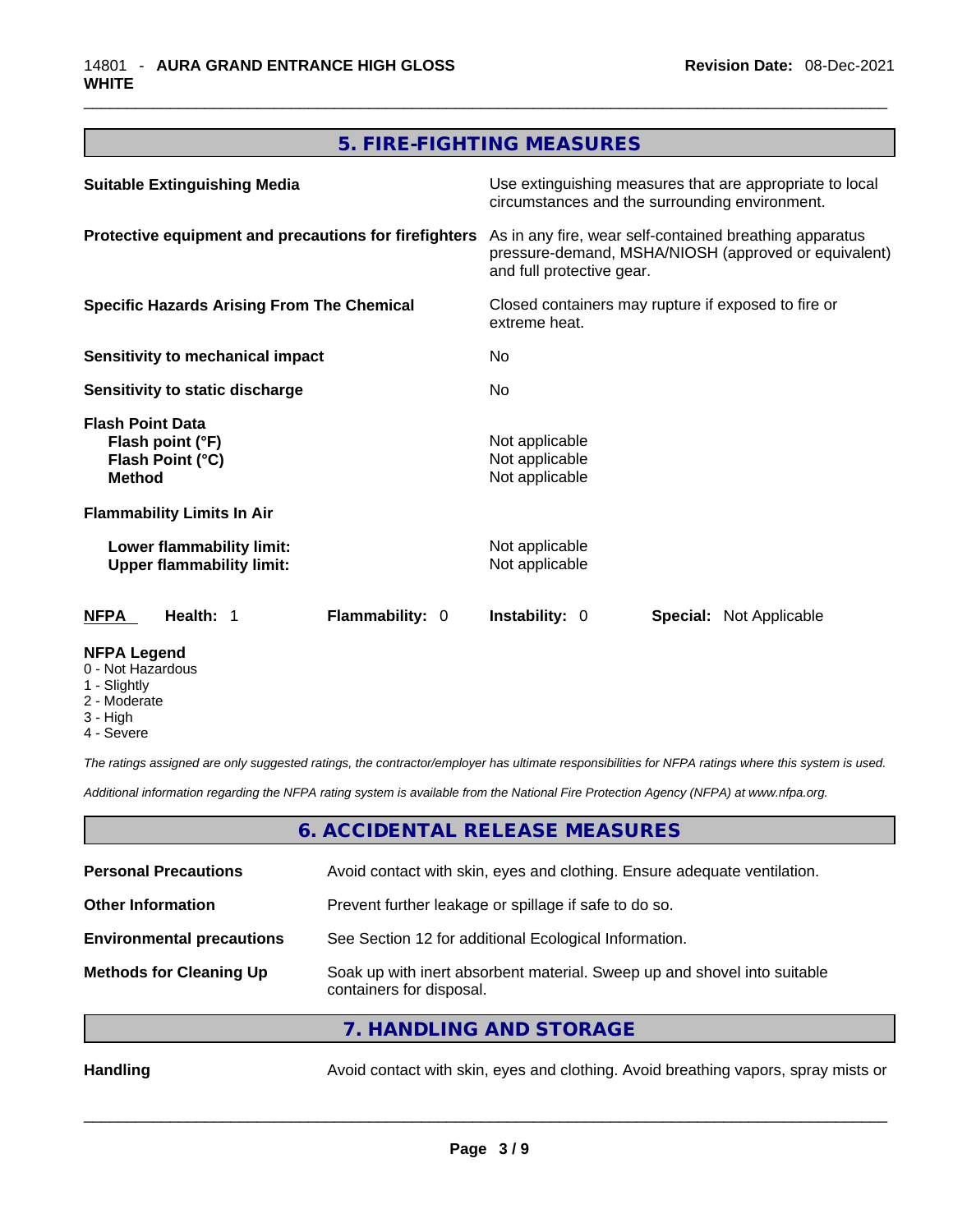sanding dust. In case of insufficient ventilation, wear suitable respiratory equipment.

## **Storage Storage Example 20 Keep container tightly closed. Keep out of the reach of children.**

**Incompatible Materials** No information available

## **8. EXPOSURE CONTROLS/PERSONAL PROTECTION**

#### **Exposure Limits**

| <b>Chemical name</b>                | COILL T<br>. .<br>л.<br>ااتار<br>. .              | <b>DE</b><br>$\sim$ $\sim$ $\sim$<br>лг      |
|-------------------------------------|---------------------------------------------------|----------------------------------------------|
| $\sim$<br>ilum<br>dioxide<br>. ıtar | T\^\/<br>-<br>ma/m <sup>3</sup><br>νv<br>.<br>. . | <b>TIAL</b><br>ma/m<br><b>VV</b><br>ັ<br>v v |

#### **Legend**

ACGIH - American Conference of Governmental Industrial Hygienists Exposure Limits OSHA - Occupational Safety & Health Administration Exposure Limits N/E - Not Established

**Engineering Measures** Ensure adequate ventilation, especially in confined areas.

## **Personal Protective Equipment**

| <b>Eye/Face Protection</b>    | Safety glasses with side-shields.                                                                                                   |
|-------------------------------|-------------------------------------------------------------------------------------------------------------------------------------|
| <b>Skin Protection</b>        | Protective gloves and impervious clothing.                                                                                          |
| <b>Respiratory Protection</b> | In case of insufficient ventilation wear suitable respiratory equipment.                                                            |
| <b>Hygiene Measures</b>       | Avoid contact with skin, eyes and clothing. Remove and wash contaminated<br>clothing before re-use. Wash thoroughly after handling. |

# **9. PHYSICAL AND CHEMICAL PROPERTIES**

| Odor<br><b>Odor Threshold</b><br>Density (lbs/gal)<br><b>Specific Gravity</b><br>рH<br><b>Viscosity (cps)</b><br>Solubility(ies)<br><b>Water solubility</b><br><b>Evaporation Rate</b><br>Vapor pressure<br>Vapor density<br>Wt. % Solids<br>Vol. % Solids<br>Wt. % Volatiles<br>Vol. % Volatiles<br><b>VOC Regulatory Limit (g/L)</b><br><b>Boiling Point (°F)</b><br><b>Boiling Point (°C)</b><br>Freezing point (°F)<br><b>Freezing Point (°C)</b> | No information available<br>10.75 - 10.85<br>$1.29 - 1.31$<br>No information available<br>No information available<br>No information available<br>No information available<br>No information available<br>No information available<br>No information available<br>$50 - 60$<br>$35 - 45$<br>$40 - 50$<br>$55 - 65$<br>$50$<br>212<br>100<br>32<br>0 |
|-------------------------------------------------------------------------------------------------------------------------------------------------------------------------------------------------------------------------------------------------------------------------------------------------------------------------------------------------------------------------------------------------------------------------------------------------------|-----------------------------------------------------------------------------------------------------------------------------------------------------------------------------------------------------------------------------------------------------------------------------------------------------------------------------------------------------|
|-------------------------------------------------------------------------------------------------------------------------------------------------------------------------------------------------------------------------------------------------------------------------------------------------------------------------------------------------------------------------------------------------------------------------------------------------------|-----------------------------------------------------------------------------------------------------------------------------------------------------------------------------------------------------------------------------------------------------------------------------------------------------------------------------------------------------|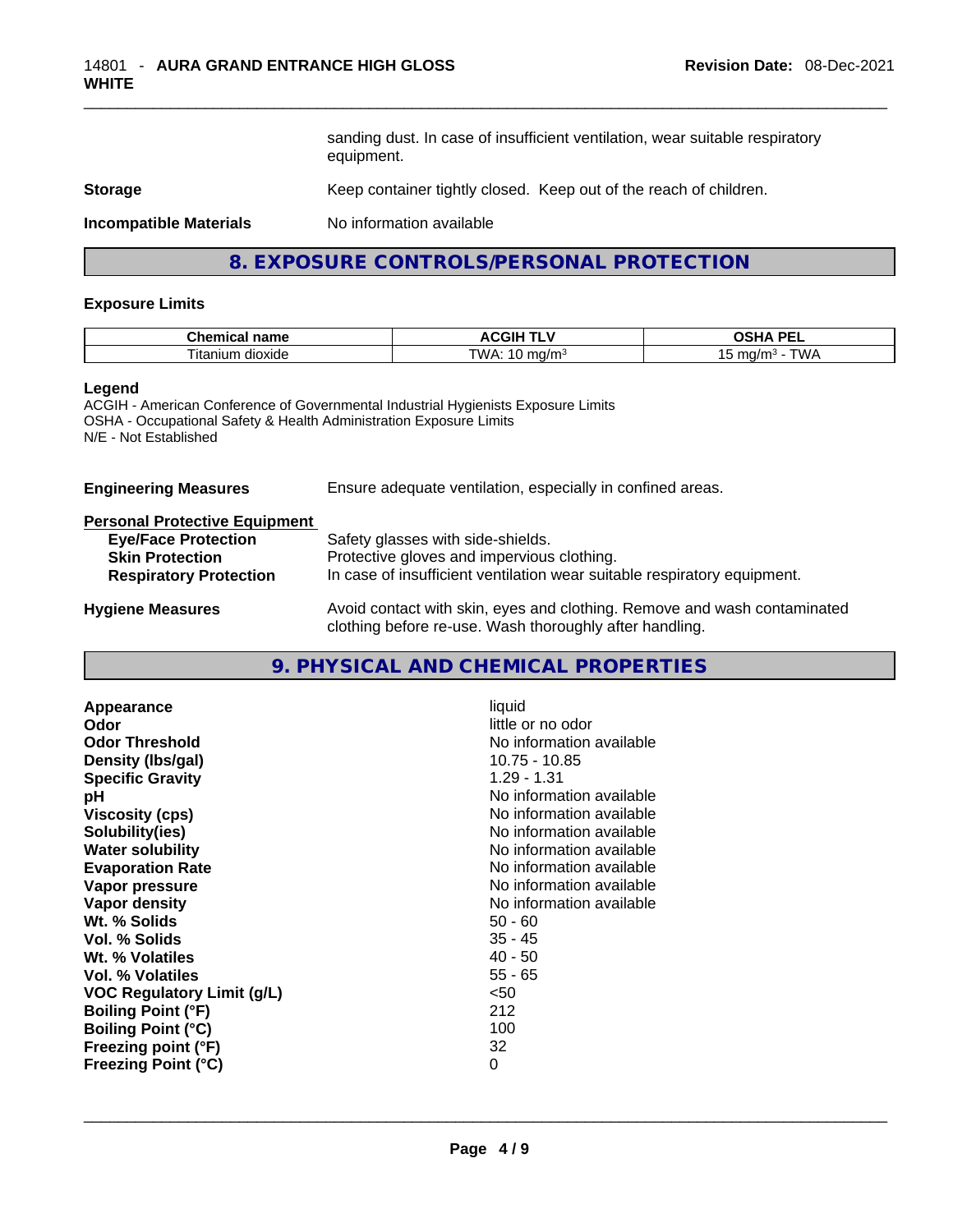- **Flash point (°F)**<br> **Flash Point (°C)**<br> **Flash Point (°C)**<br> **C Flash Point (°C)**<br>Method **Flammability (solid, gas)**<br> **Upper flammability limit:**<br>
Upper flammability limit:<br>  $\begin{array}{ccc}\n\bullet & \bullet & \bullet \\
\bullet & \bullet & \bullet\n\end{array}$  Not applicable Upper flammability limit:<br>
Lower flammability limit:<br>
Not applicable<br>
Not applicable **Lower flammability limit:**<br> **Autoignition Temperature (°F)**<br>
Mo information available **Autoignition Temperature (°F)** Autoignition Temperature (°C)<br>
Decomposition Temperature (°F)<br>
No information available **Decomposition Temperature (°F)**<br> **Decomposition Temperature (°C)**<br>
No information available **Decomposition Temperature (°C) Partition coefficient** 
	- **Not applicable**<br>Not applicable

# **10. STABILITY AND REACTIVITY**

| <b>Reactivity</b>                         | Not Applicable                           |
|-------------------------------------------|------------------------------------------|
| <b>Chemical Stability</b>                 | Stable under normal conditions.          |
| <b>Conditions to avoid</b>                | Prevent from freezing.                   |
| <b>Incompatible Materials</b>             | No materials to be especially mentioned. |
| <b>Hazardous Decomposition Products</b>   | None under normal use.                   |
| <b>Possibility of hazardous reactions</b> | None under normal conditions of use.     |

## **11. TOXICOLOGICAL INFORMATION**

| <b>Product Information</b>                                                     |                                                                                                                                                                                                   |
|--------------------------------------------------------------------------------|---------------------------------------------------------------------------------------------------------------------------------------------------------------------------------------------------|
| Information on likely routes of exposure                                       |                                                                                                                                                                                                   |
|                                                                                | Principal Routes of Exposure Eye contact, skin contact and inhalation.                                                                                                                            |
| <b>Acute Toxicity</b>                                                          |                                                                                                                                                                                                   |
| <b>Product Information</b>                                                     | No information available                                                                                                                                                                          |
|                                                                                | Symptoms related to the physical, chemical and toxicological characteristics                                                                                                                      |
| <b>Symptoms</b>                                                                | No information available                                                                                                                                                                          |
|                                                                                | Delayed and immediate effects as well as chronic effects from short and long-term exposure                                                                                                        |
| Eye contact<br>Skin contact                                                    | May cause slight irritation.<br>Prolonged skin contact may cause skin irritation and/or dermatitis. May cause<br>sensitization by skin contact.                                                   |
| Inhalation<br>Ingestion<br><b>Sensitization</b><br><b>Neurological Effects</b> | May cause irritation of respiratory tract.<br>Ingestion may cause gastrointestinal irritation, nausea, vomiting and diarrhea.<br>May cause an allergic skin reaction<br>No information available. |
| <b>Mutagenic Effects</b>                                                       | No information available.                                                                                                                                                                         |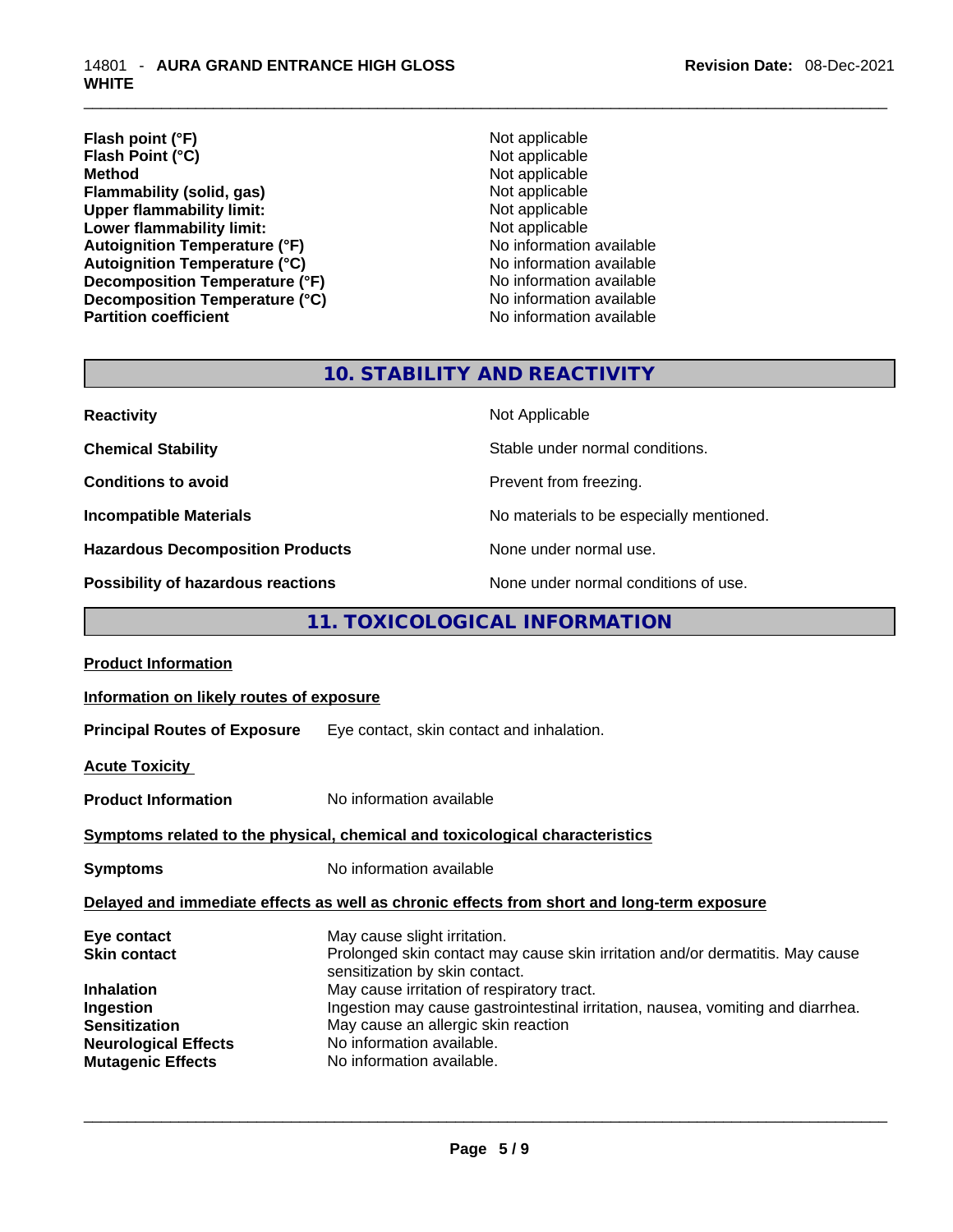| <b>Reproductive Effects</b>     | No information available. |
|---------------------------------|---------------------------|
| <b>Developmental Effects</b>    | No information available. |
| <b>Target organ effects</b>     | No information available. |
| <b>STOT - single exposure</b>   | No information available. |
| <b>STOT - repeated exposure</b> | No information available. |
| Other adverse effects           | No information available. |
| <b>Aspiration Hazard</b>        | No information available  |

**Numerical measures of toxicity**

## **The following values are calculated based on chapter 3.1 of the GHS document**

| <b>ATEmix (oral)</b> | 41466 mg/kg  |
|----------------------|--------------|
| ATEmix (dermal)      | 165209 mg/kg |

## **Component Information**

| Chemical name                  | Oral LD50             | Dermal LD50           | Inhalation LC50       |
|--------------------------------|-----------------------|-----------------------|-----------------------|
| Titanium dioxide               | $> 10000$ mg/kg (Rat) |                       |                       |
| 13463-67-7                     |                       |                       |                       |
| Tetramethyl-5-decyne-4,7-diol, | $>$ 500 mg/kg (Rat)   | > 1000 mg/kg (Rabbit) | $> 20$ mg/L (Rat) 1 h |
| $2,4,7,9-$                     |                       |                       |                       |
| 126-86-3                       |                       |                       |                       |

## **Chronic Toxicity**

## **Carcinogenicity**

*The information below indicates whether each agency has listed any ingredient as a carcinogen:.* 

| <b>Chemical name</b>    | IARC                 | <b>NTP</b> | OSHA   |
|-------------------------|----------------------|------------|--------|
|                         | 2Β<br>Possible Human |            | ∟isted |
| ' Titanium .<br>dioxide | Carcinogen           |            |        |

• Although IARC has classified titanium dioxide as possibly carcinogenic to humans (2B), their summary concludes: "No significant exposure to titanium dioxide is thought to occur during the use of products in which titanium dioxide is bound to other materials, such as paint."

#### **Legend**

IARC - International Agency for Research on Cancer NTP - National Toxicity Program OSHA - Occupational Safety & Health Administration

**12. ECOLOGICAL INFORMATION** 

## **Ecotoxicity Effects**

The environmental impact of this product has not been fully investigated.

## **Product Information**

## **Acute Toxicity to Fish**

No information available

#### **Acute Toxicity to Aquatic Invertebrates**

No information available \_\_\_\_\_\_\_\_\_\_\_\_\_\_\_\_\_\_\_\_\_\_\_\_\_\_\_\_\_\_\_\_\_\_\_\_\_\_\_\_\_\_\_\_\_\_\_\_\_\_\_\_\_\_\_\_\_\_\_\_\_\_\_\_\_\_\_\_\_\_\_\_\_\_\_\_\_\_\_\_\_\_\_\_\_\_\_\_\_\_\_\_\_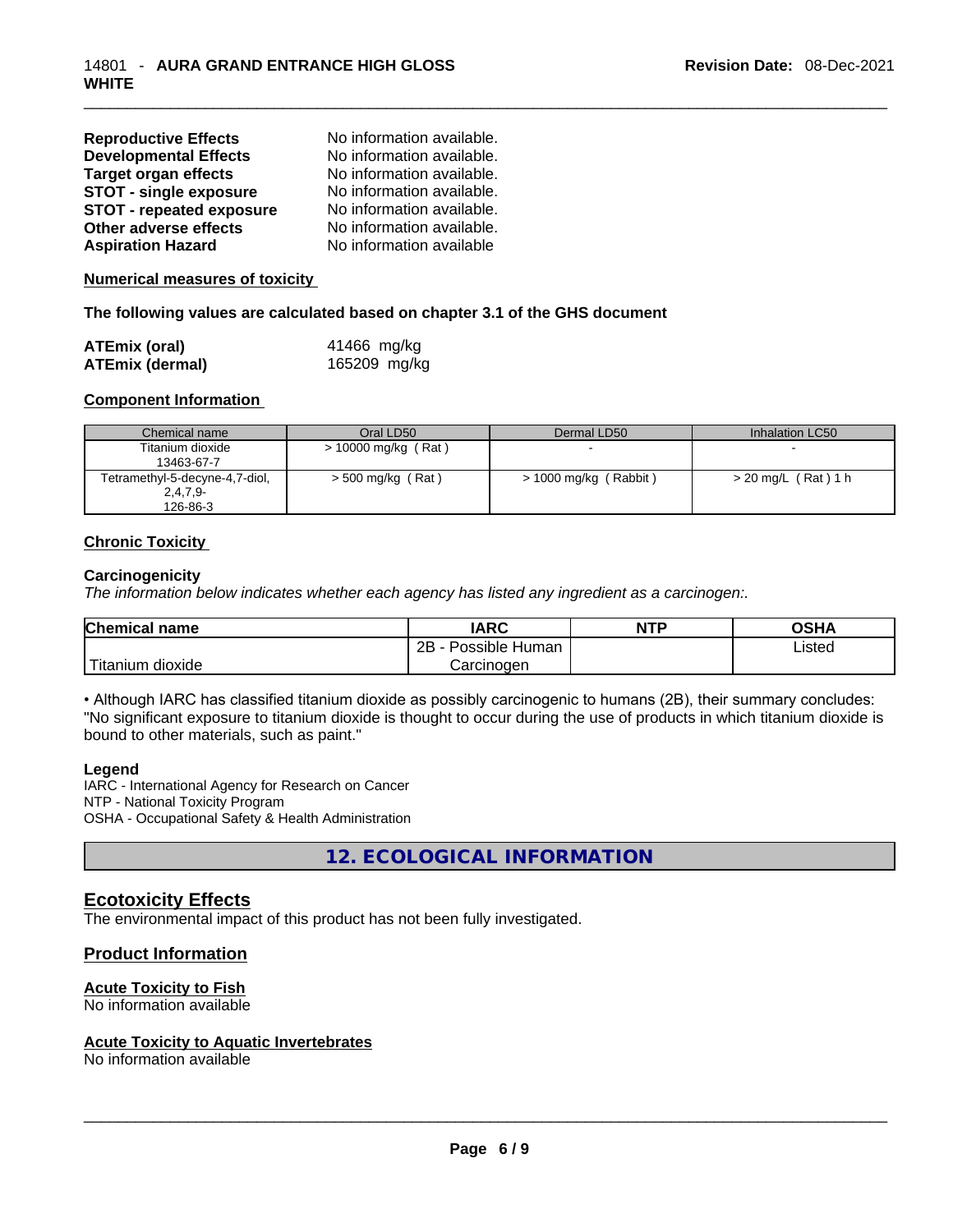## **Acute Toxicity to Aquatic Plants**

No information available

#### **Persistence / Degradability**

No information available.

#### **Bioaccumulation**

There is no data for this product.

## **Mobility in Environmental Media**

No information available.

### **Ozone**

No information available

## **Component Information**

## **Acute Toxicity to Fish**

No information available Titanium dioxide  $LCS0: > 1000$  mg/L (Fathead Minnow - 96 hr.) Tetramethyl-5-decyne-4,7-diol, 2,4,7,9- LC50: 42 mg/L (Carp (Cyprinus carpio) - 24 hr.)

## **Acute Toxicity to Aquatic Invertebrates**

Tetramethyl-5-decyne-4,7-diol, 2,4,7,9- LC50: 91 mg/L (Daphnia magna - 48 hr.)

#### **Acute Toxicity to Aquatic Plants**

Tetramethyl-5-decyne-4,7-diol, 2,4,7,9- EC50: 82 mg/L (Algae (Selenastrum capricornutum) - 72 hrs.)

|                              | 13. DISPOSAL CONSIDERATIONS                                                                                                                                                                                               |
|------------------------------|---------------------------------------------------------------------------------------------------------------------------------------------------------------------------------------------------------------------------|
| <b>Waste Disposal Method</b> | Dispose of in accordance with federal, state, and local regulations. Local<br>requirements may vary, consult your sanitation department or state-designated<br>environmental protection agency for more disposal options. |
|                              | 14. TRANSPORT INFORMATION                                                                                                                                                                                                 |
| <b>DOT</b>                   | Not regulated                                                                                                                                                                                                             |
| <b>ICAO / IATA</b>           | Not regulated                                                                                                                                                                                                             |
| <b>IMDG / IMO</b>            | Not regulated                                                                                                                                                                                                             |
|                              | <b>15. REGULATORY INFORMATION</b>                                                                                                                                                                                         |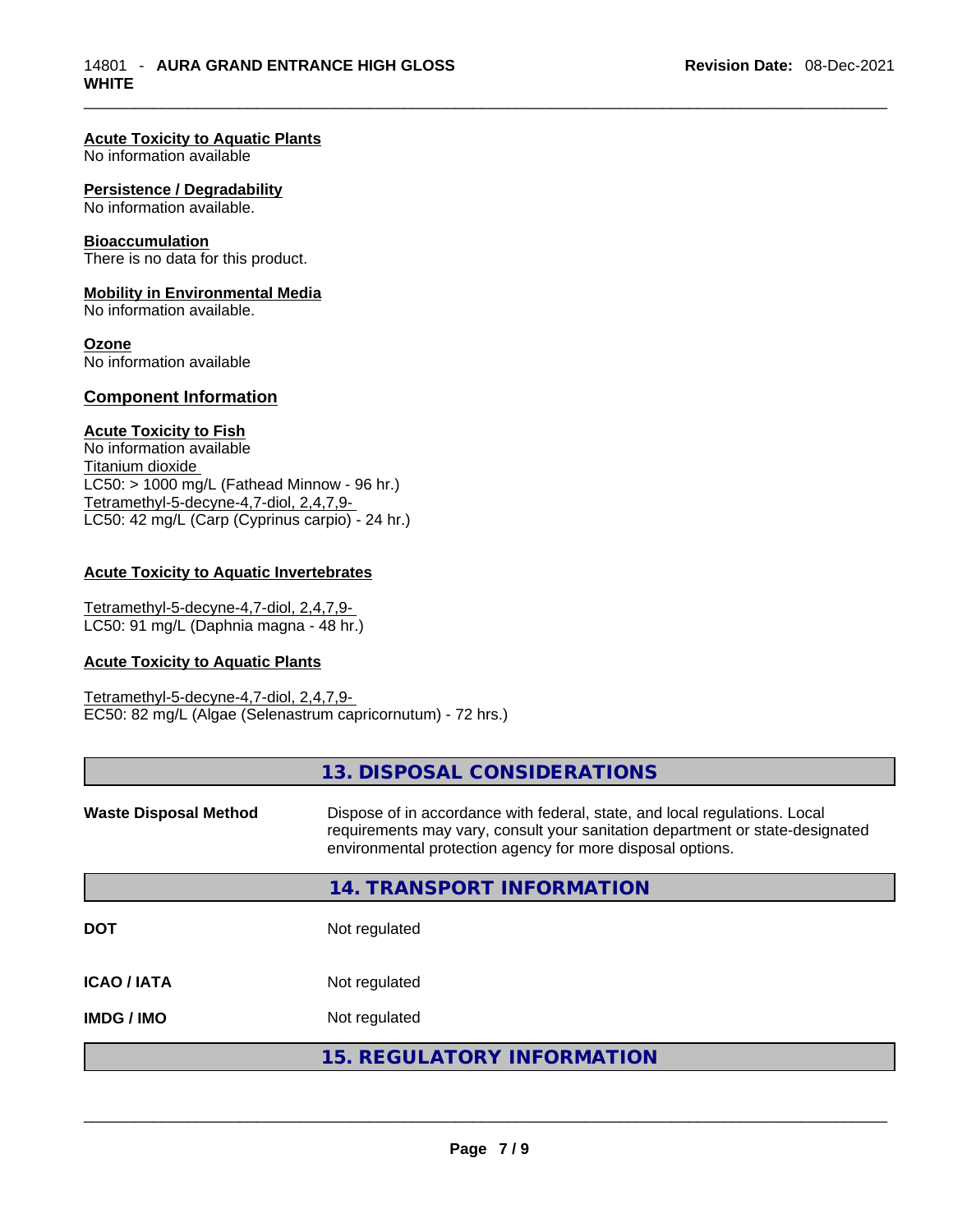## **International Inventories**

| <b>TSCA: United States</b> | Yes - All components are listed or exempt. |
|----------------------------|--------------------------------------------|
| <b>DSL: Canada</b>         | No - Not all of the components are listed. |
|                            | One or more component is listed on NDSL.   |

## **Federal Regulations**

## **SARA 311/312 hazardous categorization**

| Acute health hazard               | Yes |  |
|-----------------------------------|-----|--|
| Chronic Health Hazard             | No  |  |
| Fire hazard                       | Nο  |  |
| Sudden release of pressure hazard | No  |  |
| Reactive Hazard                   | No  |  |

## **SARA 313**

Section 313 of Title III of the Superfund Amendments and Reauthorization Act of 1986 (SARA). This product contains a chemical or chemicals which are subject to the reporting requirements of the Act and Title 40 of the Code of Federal Regulations, Part 372:

*None*

## **Clean Air Act,Section 112 Hazardous Air Pollutants (HAPs) (see 40 CFR 61)**

This product contains the following HAPs:

*None*

## **US State Regulations**

## **California Proposition 65**

**WARNING:** This product can expose you to chemicals including Titanium dioxide, which are known to the State of California to cause cancer, and Toluene which are known to the State of California to cause birth defects or other reproductive harm. For more information go to www.P65Warnings.ca.gov

## **State Right-to-Know**

| – L.<br>$  -$<br>пане<br>.<br>- 21  | - -<br>ма<br>cua | Nev<br>'ه . | . <i>.</i><br>нс |
|-------------------------------------|------------------|-------------|------------------|
| $- \cdot$ .<br>I itanium<br>dioxide |                  |             |                  |

**Legend**

X - Listed

# **16. OTHER INFORMATION**